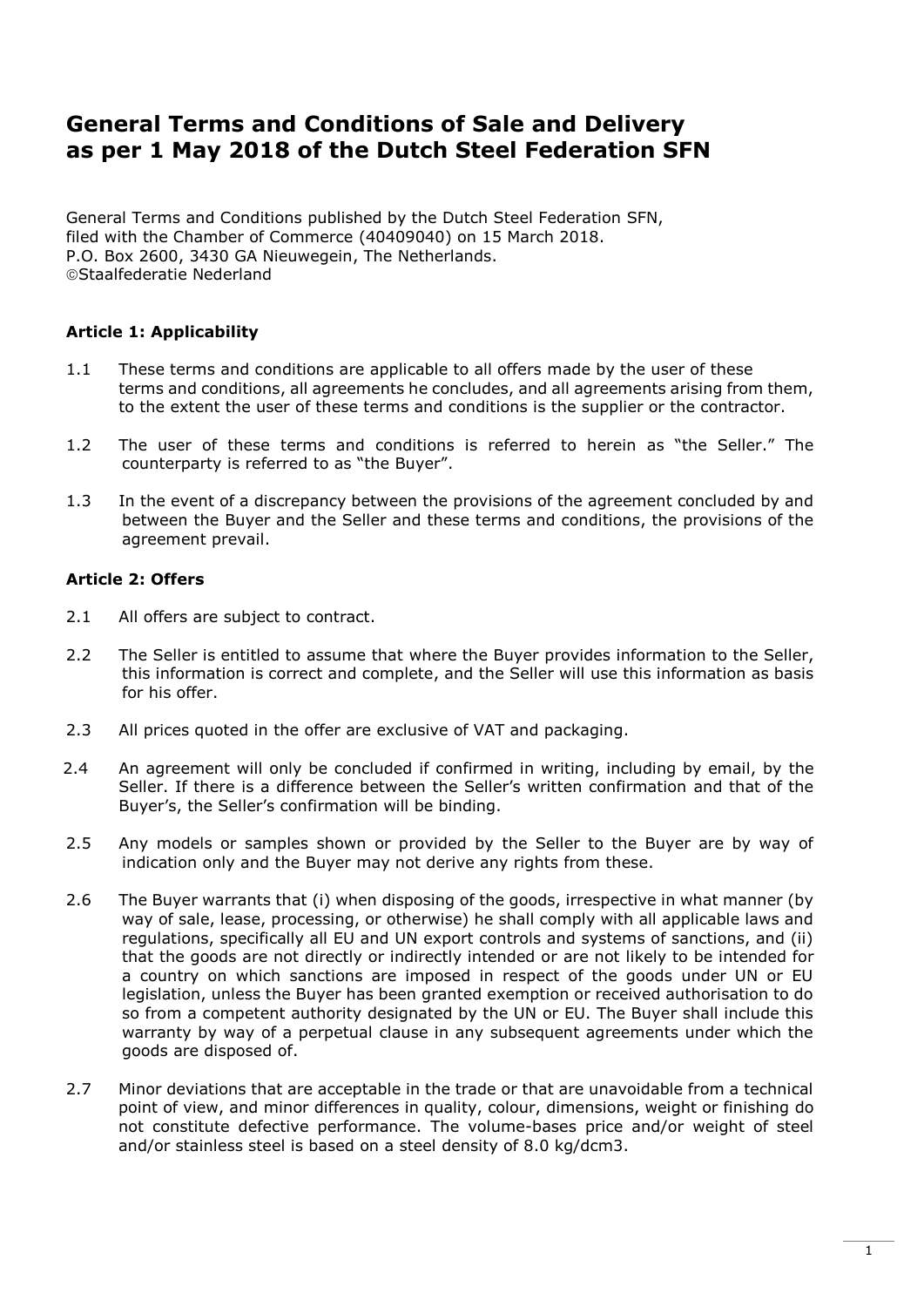# **Article 3: Intellectual and industrial property rights**

- 3.1 Unless otherwise agreed in writing, the Seller retains all intellectual and industrial property rights to all offers, designs, illustrations, drawings, (test) models, software and the like he has produced or provided.
- 3.2 The rights to the information referred to in paragraph 1 of this Article shall remain the property of the Seller, irrespective of whether the Buyer has been charged any costs for the production thereof. This information may not be reproduced, used, or disclosed to third parties without the express prior written permission of the Seller. The Buyer shall owe the Seller an immediately payable penalty of €25,000 for each violation of this provision. This penalty may be claimed in addition to the statutory compensation.
- 3.3 At the Seller's first request the Buyer shall, at the Seller's discretion, either return or destroy the information provided to him as referred to in paragraph 1 of this Article within the period stipulated by the Seller. The Seller reserves the right to verify the destruction or return. The Buyer shall cooperate with this verification free of charge. The Buyer shall owe the Seller an immediately payable penalty of  $\epsilon$ 1,000 per day for each violation of this provision. This penalty may be claimed in addition to the statutory compensation.

# **Article 4: Secrecy**

All information, knowhow, and knowledge, of any kind and in any form, provided by or on behalf of the Seller to the Buyer is to be considered confidential and to be treated by the Buyer as confidential information indefinitely and may not be disclosed to third parties. The Buyer may not use this information, knowhow, and knowledge for any purpose, other than in the performance of the agreement concluded with the Seller, without the Seller's prior written consent.

#### **Article 5: Advice; information received**

- 5.1 The Buyer shall not derive any rights from advice and information received from the Seller.
- 5.2 The Seller is entitled to rely on the accuracy and completeness of any information provided by the Buyer in the performance of the agreement.
- 5.3 The Buyer agrees to indemnify the Seller against any third-party claims in connection with the use of advice, drawings, calculations, designs, materials, monsters, models, and the like provided by or on behalf of the Buyer.

# **Article 6: Delivery / Execution periods**

- 6.1 All stated delivery or execution periods are by way of approximation only.
- 6.2 The delivery or execution period commences as soon as agreement is reached on all commercial and technical details; all information, final and approved drawings and the like are in the Seller's possession; the agreed payment, or instalment, is received; and all other terms and conditions applicable to the execution of the order have been complied with.

#### 6.3

a. If the circumstances are different from the circumstances as they were known to the Seller when he determined the delivery or execution period, the Seller may extend the delivery / execution period with the time he requires to execute the order under the new circumstances. If as a result of the altered circumstances the work can no longer be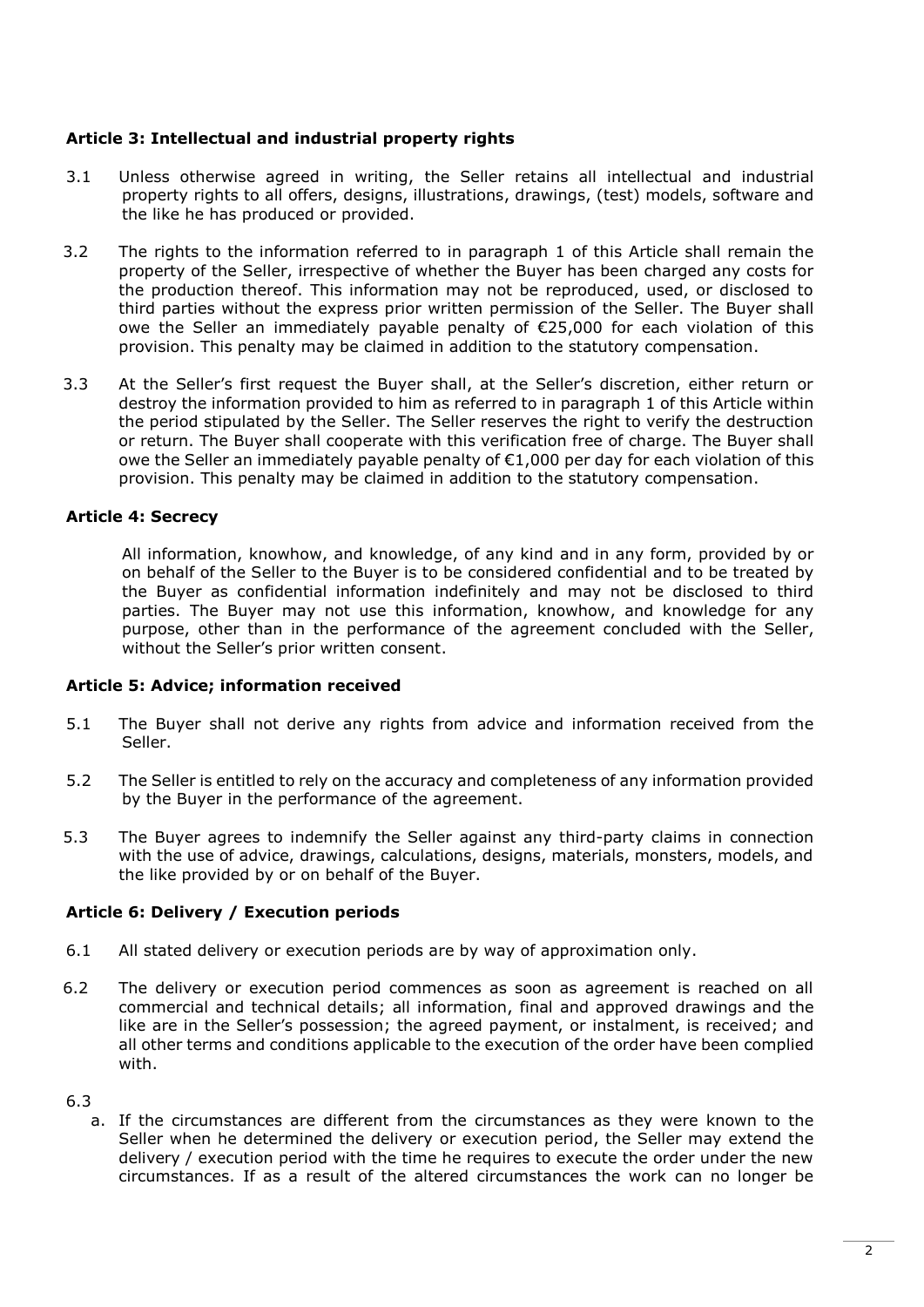executed within the period scheduled by the Seller, it will be executed as soon as the Seller's schedule allows.

- b. If the Seller suspends compliance with his obligations, the delivery or execution period will be extended with the duration of the suspension. If as a result of the suspension the work can no longer be continued in the period scheduled by the Seller, the work will be executed as soon as the Seller's schedule allows.
- 6.4 Where a delay in the delivery or execution period referred to in paragraph 3 of this Article is attributable to the Buyer, the Buyer shall compensate all costs the Seller incurs as a result of this delay.
- 6.5 The Buyer is not entitled to any compensation or to rescind the agreement due to the delivery or execution period having been exceeded.
- 6.6 If delivery cannot take place within the delivery or execution period, the Seller reserves the right to make partial deliveries.

# **Article 7: Transfer of risk**

- 7.1 Delivery takes place ex works, from the place where the Seller is established, in accordance with Incoterms 2010. The risk to the goods shall pass to the Buyer as soon as the Seller has notified the Buyer that the goods are at his disposal.
- 7.2 Notwithstanding paragraph 1 of this Article, the Buyer and the Seller may agree that the Seller will take charge of the transport. The risk of storage, loading, transport, and unloading shall in that event rest on the Buyer. The Buyer may take out insurance against these risks.
- 7.3 The Buyer is obliged to verify whether the goods correspond with the agreed specifications immediately upon delivery.

#### **Article 8: Price changes**

The Seller reserves the right to pass on any increase in the cost price factors occurring after the date of concluding the agreement to the Buyer.

#### **Article 9: Force majeure**

- 9.1 If Seller is temporarily unable to comply with his obligations towards the Buyer due to an event of force majeure, he may suspend the performance of his obligations.
- 9.2 For the purpose hereof, "force majeure" means the circumstance that suppliers, the Seller's subcontractors, or carriers hired by the Seller are unable to fulfil their obligations, or to do so in time, due to adverse weather conditions; acts of God; fire; power outages; disruption of telecommunication; terrorism; loss, theft, or disappearance of tools or materials; road blocks; strikes or work stoppages; import or trade restrictions; or cybercrime.
- 9.3 The Seller may no longer suspend performance if the temporary inability to perform the agreement has lasted more than three months. After this period, either of the parties may rescind this agreement with immediate effect, but only in respect of those obligations that have not yet been fulfilled.
- 9.4 If performance is or becomes permanently impossible due to an event of force majeure, either of the parties may rescind this agreement with immediate effect in respect of those obligations that have not yet been fulfilled.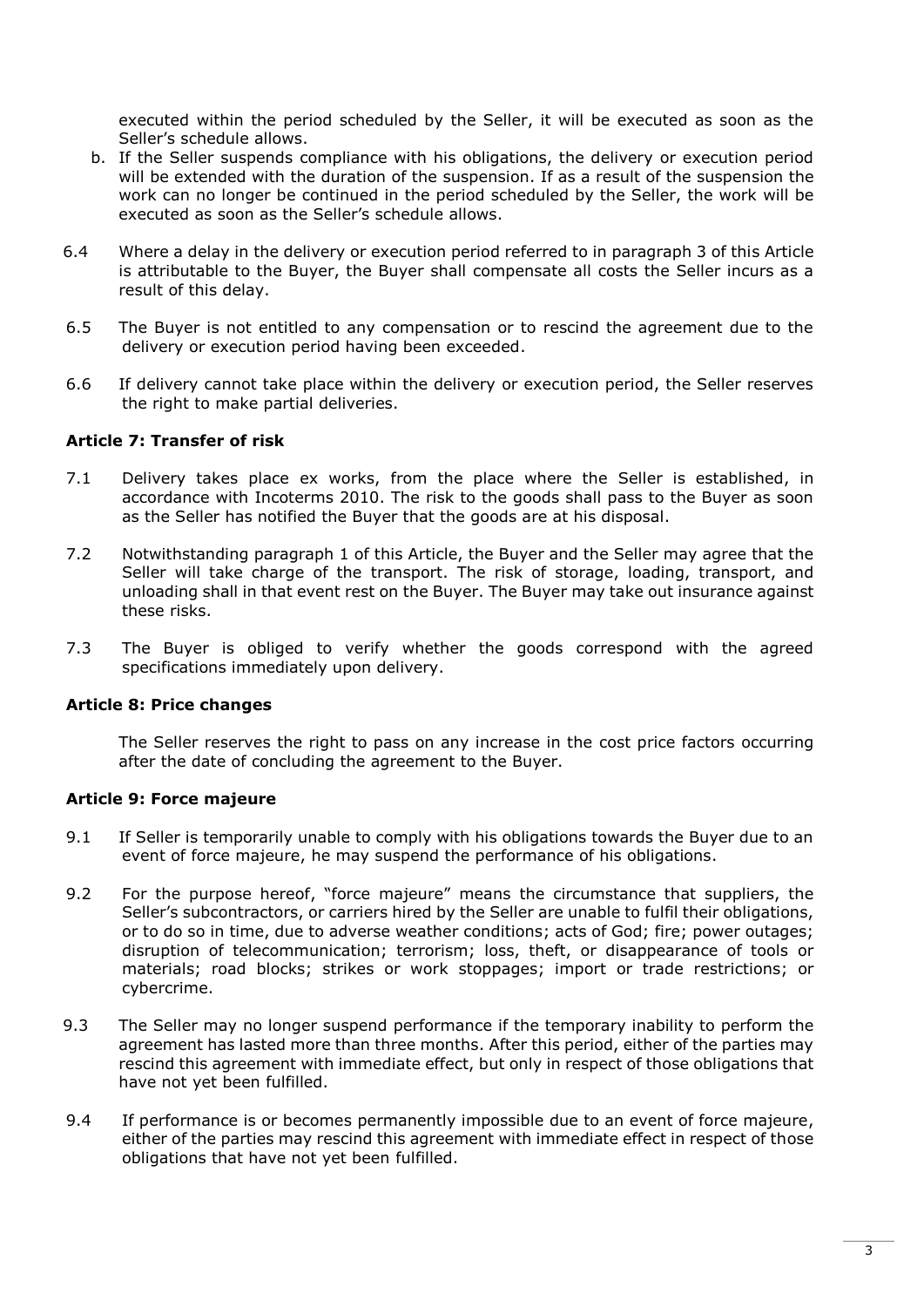9.5 The parties are not entitled to any compensation of loss suffered as a result of the suspension or rescission referred to in this Article.

# **Article 10: Liability**

- 10.1 The Seller's obligation to compensate on the basis of any statutory rule shall be limited to 15% of the aggregate contract price (ex. VAT). If the agreement is made up of different components or partial deliveries, the obligation to compensate shall be limited to 15% (ex. VAT) of the contract price for the component or partial delivery that has caused the damage.
- 10.2 The following are not eligible for compensation:
	- a. consequential and indirect loss. This includes, but is not limited to, business interruption loss, fines, loss of production, loss of profit, transport costs, and travelling and subsistence costs. The Buyer may take out insurance against this loss if possible;
	- b. damage caused to goods during the performance of the work, or to goods that are located near the place where the work is carried out. The Buyer may take out insurance against this type of damage if possible;
	- c. disassembly and assembly costs;
	- d. damage caused by an intentional act or wilful recklessness on the part of ancillary persons or non-supervisory subordinates of the Seller.
- 10.3 The Seller shall not be liable for any damage caused to materials supplied by or on behalf of the Buyer due to an imperfectly executed process by the Seller.
- 10.4 The Buyer agrees to indemnify the Seller against any third-party claims for liability due to a defect in a product supplied by the Buyer to a third party and that consisted of or included products and/or materials supplied by the Seller. The Buyer shall reimburse any loss and costs incurred by the Seller in this regard, including the full costs of legal defence.
- 10.5 The provisions of this Article do not apply if the loss is caused by an intentional act or wilful recklessness on the part of a supervisor of the Seller.

#### **Article 11: Warranty; Other Claims**

- 11.1 Unless otherwise agreed in writing, the Seller warrants the proper execution of the order for a period of twelve months after delivery. The other paragraphs of this Article shall also be applicable if a different warranty period is agreed.
- 11.2 In the event of a defective performance, the Seller may, at his own discretion, either properly execute the order as yet, or reimburse the Buyer a proportional part of the invoiced amount. If the Seller opts for properly executing the order as yet, he undertakes to do so within a reasonable period of time.
- 11.3 At the Seller's first request the Buyer shall submit to the Seller, at the Buyer's expense, any parts or materials to be repaired or replaced by the Seller.
- 11.4 The Buyer shall give the Seller in all instances the opportunity to correct any defect.
- 11.5 The Buyer may only invoke the warranty if he has complied with all his obligations towards the Seller.
- 11.6 a. The following is excluded from warranty:
	- normal wear and tear;
	- defects due to improper use;
	- defects caused by non or incorrect maintenance;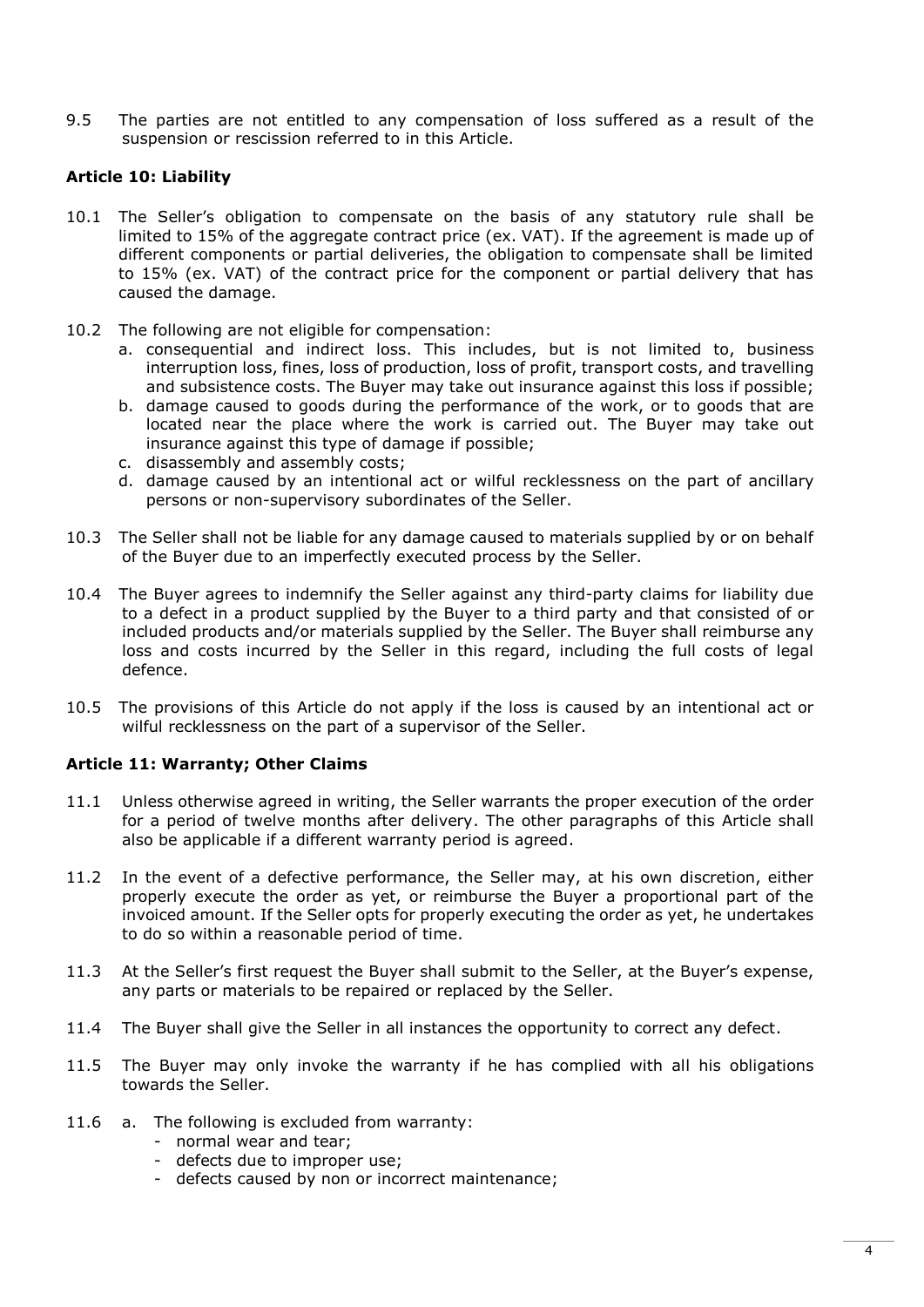- installation, assembly, alterations, or repairs carried out by the Buyer or third parties;

- defects to or unsuitability of goods provided or prescribed by the Buyer;
- defects to or unsuitability of materials or resources used by the Buyer.
- b. The following is also excluded from warranty:
	- supplied goods that were not new at the time of delivery;
	- parts that are subject to a factory warranty.
- 11.7 Paragraphs 2 to 6, inclusive, of this Article apply *mutatis mutandis* to any claims submitted by the Buyer due to breach of contract, non-conformity, or on any other ground.

#### **Article 12: Transfer; Pledge**

The Buyer is not entitled to transfer or pledge the rights or obligations under any Article of these General Terms and Conditions or the agreement concluded on the basis thereof without the prior written consent of the Seller. This clause also has effect under property law.

#### **Article 13: Complaints**

- 13.1 If the Buyer has not submitted a written complaint to the Seller within fourteen days after a defect is detected or should in reason have been detected, the right to invoke the defective performance has lapsed.
- 13.2 All complaints concerning the accuracy of an invoice must be submitted to the Seller before the due date of the invoice, or the right to do so has lapsed. If the term of payment is more than 30 days, the complaint must be submitted within 30 days of the date of the invoice.
- 13.3 If the Buyer has not brought legal action within one year after he has timely submitted the complaint concerned to the Seller, the right to do so has lapsed.

#### **Article 14: Taking delivery of goods**

- 14.1 The Buyer shall cooperate with the Seller, free of charge, to enable the Seller to deliver the good or goods under the agreement.
- 14.2 The Buyer shall take delivery of the good or goods at the end of the delivery and/or execution period at the agreed place.
- 14.3 If no delivery is taken, the goods shall be stored at the expense and risk of the Buyer. The Buyer is not entitled to suspend payment of the storage charges on the ground that delivery has not yet taken place.
- 14.4 If the Buyer fails to comply with provisions 1 and/or 2 of this Article, the Buyer shall owe the Seller a penalty of €250 per day, with a maximum of €25,000. This penalty may be claimed in addition to the statutory compensation.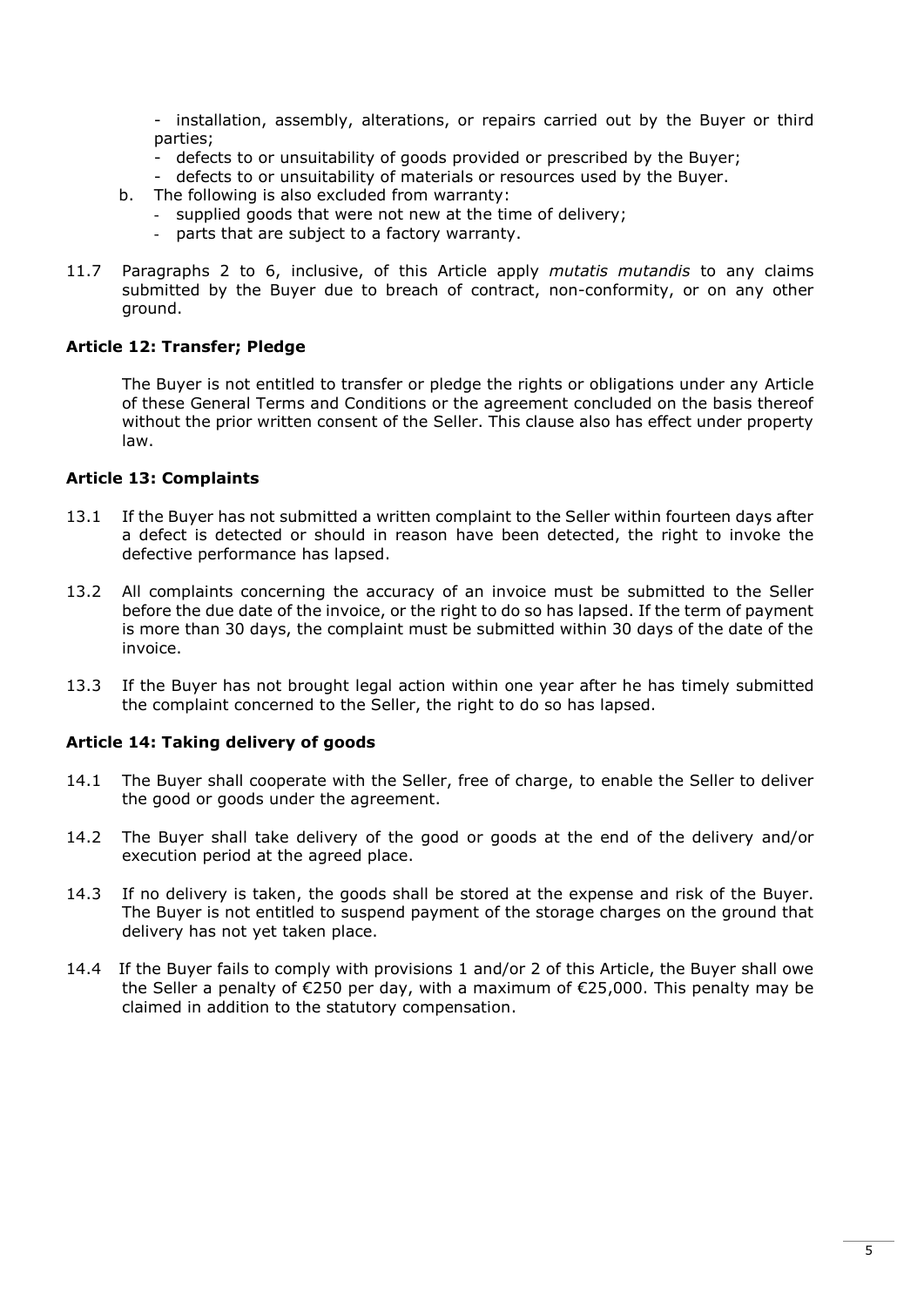# **Article 15: Payment**

- 15.1 All payments are to be made at the Seller's place of establishment or to an account to be designated by the Seller.
- 15.2 All payments are due within 30 days of the date of the invoice, unless otherwise agreed.
- 15.3 If the Buyer defaults on his payment obligation he shall be obliged, instead of payment of the agreed sum, to comply with a request from the Seller to transfer in lieu of payment.
- 15.4 The Buyer's right to set off his claims against the Seller or suspend payment is excluded, unless the Seller is declared bankrupt.
- 15.5 Anything the Buyer owes or will owe the Seller under an agreement shall be immediately due and payable, irrespective of whether the Seller has fully performed the agreed order, if:
	- a. the Buyer defaults on his payment obligations;
	- b. a petition for bankruptcy or a request for suspension of payments is filed in respect of the Buyer;
	- c. the goods or receivables of the Buyer are seized;
	- d. the Buyer, being a company, is dissolved or liquidated;
	- e. the Buyer, being a natural person, requests that the statutory debt restructuring be applied to him, or he is placed under guardianship, or dies;
	- f. the Buyer, after having been held in default in writing whereby he is granted a reasonable grace period, fails to comply with his obligations under Article 14.
- 15.6 If no payment is received within the agreed term of payment, the Buyer shall immediately owe the Seller interest, at the higher of an annual rate of 12%, or the statutory commercial rate. When calculating the interest, part of a month shall be counted as a whole month.
- 15.7 The Seller may set off his debts to the Buyer with any claims any affiliates of the Seller may have against the Buyer. The Seller may also set off his claims against the Buyer with any debts owed by the Seller's affiliates to the Buyer. The Seller may furthermore set off his debts to the Buyer with claims against affiliates of the Buyer. For the purpose hereof, affiliates are companies that belong to the same group as the Buyer, within the meaning of Article 2:24b of the Dutch Civil Code, as well as participating interests within the meaning of Article 2:24c of the Dutch Civil Code.
- 15.8 If the Buyer defaults on his payment obligations, the Buyer owes the Seller all extrajudicial costs with a minimum of €150.

These costs shall be calculated as follows (principal plus interest): on the first  $f_3$ ,000

| UIL LITH TILSL ES,UUU       | 1 J 70 |
|-----------------------------|--------|
| between €3,001 and €6,000   | 10%    |
| between €6,001 and €15,000  | 8%     |
| between €15,001 and €60,000 | .5%    |
| €60,001 and up              | 3%     |
|                             |        |

If the actually incurred extra-judicial costs are higher than would be payable according to the above table, the actual costs shall be due.

15.9 If in legal proceedings the court finds for the Seller, all costs incurred in connection with these legal proceedings shall be for the expense of the Buyer.

#### **Article 16: Security**